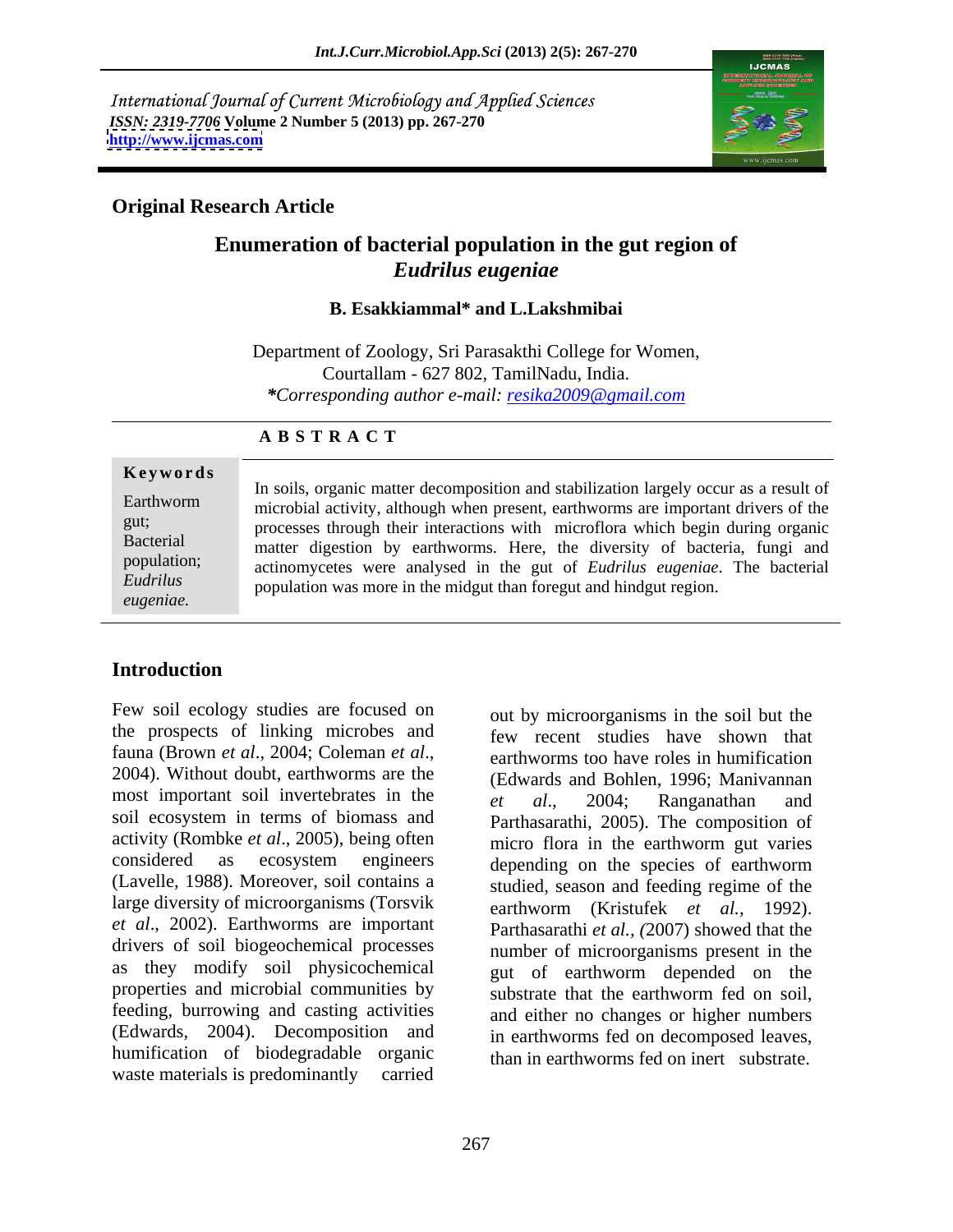Earthworms indirectly influence the midgut, and hindgut of *E.eugeniae* was dynamics of soil chemical processes, by enumerated in cowdung and leaf litter comminuting the litter and affecting the wastes vermicompost. The bacterial count activity of the soil micro-flora (Petersen increased by the end of the experiment and Luxton 1982; Lee 1985; Edwards and (Table 1). The bacterial populations were Bohlen 1996). Interactions between higher in the midgut region than in the earthworms and microorganisms seem to foregut and hindgut region. The selective be complex. Earthworms are reported to activity of the gut fluid of earthworms have association with such free living soil could be a significant factor for the bacteria and constitute the drilosphere animal's nutrition as well as for regulating (Ismail 1995). In this way, it is known that microbial biomass and activity are usually community, and modification of microbial enhanced in the drilosphere, with greater numbers of microbial colony forming units (CFUs) in the burrow walls and Tathytooms indirectly influence the midducing the course of the contribution is the contribution of *E.* between the contribution in the state of the contribution of the state of the state of the contribution of the state

The laboratory experiment was conducted at the Department of Zoology, Sri Parasakthi College for Women, as a food source and can digest them Courtallam, during the year 2011-2012. vermicomposts samples was carried out by increases in microbial population were<br>
following "serial dilution plate count reported in other vermicomposting following "serial dilution plate count technique" (Martin, 1950) using nutrient agar for bacteria. The population of microbes was examined in various treatments and expressed as cfu/ml.

The experiment was laid out in a Completely Randomized Factorial Block Design with food substrates as the main factor and earthworm species as the sub factor. Two substrates were used and each present study could initiate the treatment was replicated thrice. The population of bacteria was examined in various treatments and expressed as

foregut and hindgut region. The selective the steady state of the intestinal microbial communities in soil (Byzov *et al*., 2007).

earthworm casts than in the parent soil Idowu *et al.*, (2006) reported that the (Aira *et al*, 2007). aerobic bacterial counts in midgut of the **Materials and Methods** higher than that of foregut whereas the The enumeration of the total bacteria in (Bohlen and Edwards, 1995). Similar earthworm, *Libyodrillus violaceous* was hindgut region recorded maximum. This incorborates with the findings of the researchers proving that earthworms include microorganisms in their substrates as a food source and can digest them selectively (Edwards and Bohlen, 1996); increases in microbial population were reported in other vermicomposting systems also (Suthar, 2010c; Prakash and Karmegam, 2010). Similar type of result was also obtained in our present study.

CFU/ml (Meenatchi *et al.*, 2009). the rapid bacterial colonization whereby **Results and Discussion**<br>
count of all treatments shows significance In the present study, midgut of *E.eugeniae*  showed higher bacterial counts than foregut and hindgut. The results indicated that the organic substrates used in the present study could initiate the proliferation of the microorganisms and the earthworm species used in the present study also acted as an organic nutrient for increases the microbial activity. The statistical analysis of "t" test of bacterial at 5% level ( $p \le 0.05$ ).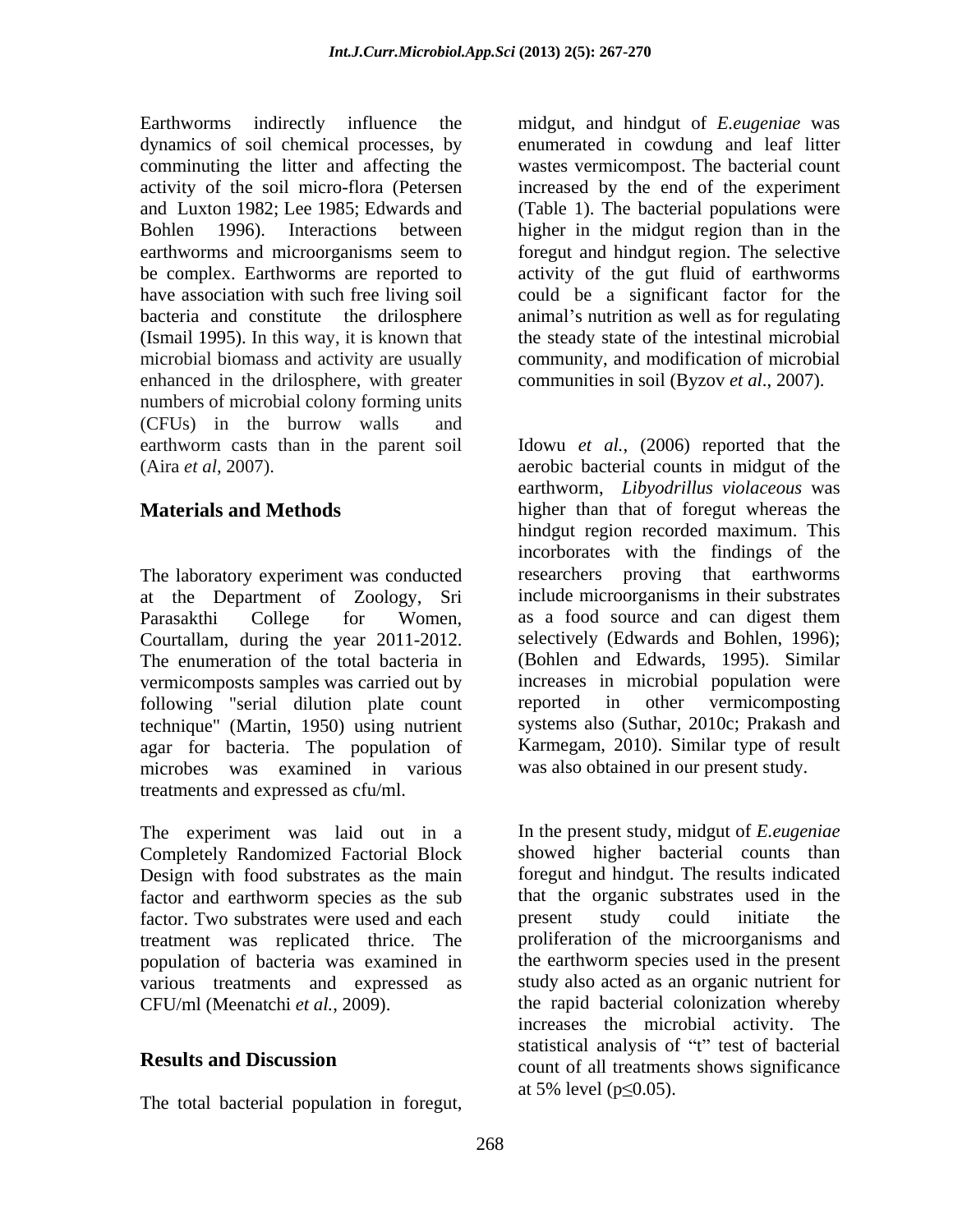| <b>Bacterial</b>      | Total Bacterial population in the gut of Eudrilus eugeniae<br>Bacteria ( $CFUx10'g^{-1}$ |       |               |                                                                             |                  |                                     |
|-----------------------|------------------------------------------------------------------------------------------|-------|---------------|-----------------------------------------------------------------------------|------------------|-------------------------------------|
| population            | Foregut                                                                                  |       | <b>Midgut</b> |                                                                             | <b>Hindgut</b>   |                                     |
|                       | ınıtıal                                                                                  | ʻinal | Initial       | Final                                                                       | Initial          | Final                               |
| Control               | $292.33 \pm 2.08$ 314.67 $\pm$ 5.34 368 $\pm$ 3.79 426.0 $\pm$ 2.04                      |       |               |                                                                             |                  | $312.67 \pm 3.79$ 320.67 $\pm 1.67$ |
| Vermicompost 1        | $\mid$ 284.67±1.86 $\mid$ 336.67±1.86 $\mid$ 366±3.18 $\mid$ 381.33±0.82 $\mid$          |       |               |                                                                             | $112.0 \pm 3.06$ | $10.15 \pm 1.02$                    |
| Vermicompost $\angle$ | $316.0 \pm 2.91$                                                                         |       |               | $343.33\pm3.93$ $382\pm7.89$ $438.67\pm4.08$ $348.33\pm3.71$ $362.0\pm3.71$ |                  |                                     |

**Table.** 1 Total Bacterial populations in the gut of *E.eugeniae* cultured in different vermicompost (cowdung and leaf litter wastes) for 60 days

# **References**

- Dom ´nguez . 2007. *Eisenia fetida* (Oligochaeta: Lumbricidae) Modifies
- Bohlen, P.J., and Edwards,C.A. 1995. receiving organic and inorganic (ed).Organic Agriculture. pp 77–100
- Brown, G.G., and Doube, B.M. 2004. earthworms, microorganisms, organic caliginosa (Oligochaeta:<br>matter and plants In Edwards C A Lumbricidae). Soil Biol. Biochem. matter, and plants. In: Edwards C.A., Lumbricidae). So<br>ed Farthworm ecology Boca Raton 12:1499–1500. ed. Earthworm ecology. Boca Raton,  $12:1499-1500$ . FL, USA: CRC Press LLC, pp.213-
- Byzov, B.A., N.V. Khomyakov , S.A. Kharin and Kurakov, A.V. 2007. Fate of soil bacteria and fungi in the gut of and land u<br>earthworms Fur L Soil Biol 43:140 earthworms. Eur. J. Soil. Biol.43:149
- Coleman D.C., D.A.J. Crossley and Hendrix, P.F. 2004. Fundamentals of Netherlands; Boston, MA, USA: Elsevier Academic Press.
- Aira, M., Fernando Monroy and Jorge Edwards, C.A., and Bohlen, P.J.1996. Edwards, C.A., and Bohlen,P.J.1996. Biology and Ecology of earthworms. Chapman and Hall, London.
	- the Structure and Physiological Idowu, A.B., M.O. Edema and Adey , Capabilities of Microbial Communities<br>
	Improving Carbon Mineralization fungi in the earthworm Libyodrillus Improving Carbon Mineralization tungi in the earthworm *Libyodrillus* during Vermicomposting of Pig *violaceous* (Annelida: Oligochaeta), a Manure. Micro. Ecol.54: 662–671. hative earthworm from l<br>
	en P.L. and Edwards C.A. 1995 Biol. Trop. 54 (1): 49-58 A.O. 2006. Distribution of bacteria and fungi in the earthworm *Libyodrillus*  native earthworm from Nigeria. Rev. Biol. Trop. 54 (1): 49-58
	- Earthworm effects on N dynamics and Ismail, SA ., 1995. Earthworms in soil soil respiration in microcosms fertility management. In: Thampan PK Ismail, SA ., 1995. Earthworms in soil fertility management. In: Thampan PK
	- nutrients. Soil Biol. Biochem. 27: 341-<br>Kristufek, V., K. Ravasz and Pizl, V. 348. 1992. Changes in densities of bacteria Functional interactions between *Lumbricus rubellus* and *Aporrectodea*  Kristufek, V., K. Ravasz and Pizl,V. 1992. Changes in densities of bacteria and microfungi during gut transit in *caliginosa* (Oligochaeta:
		- Lumbricidae). Soil Biol. Biochem. 12:1499–1500.
	- 239. system. Biol. Fertil. Soil*.* 6: 237-251. Lavelle P., 1988. Earthworms and the soil
		- Lee, K. E., 1985. Earthworms, their ecology and relationships with soils and land use. Academic Press, Sydney, Australia.
	- 156. Manivannan, S., P. Ramamoorthy, K. soil ecology. Amsterdam, The on the growth and reproduction of Parthasarathi and Ranganathan,L.S. 2004. Effect of sugar industrial wastes earthworms. Indian. J. Exp. Zool. 7(1): 29-37.